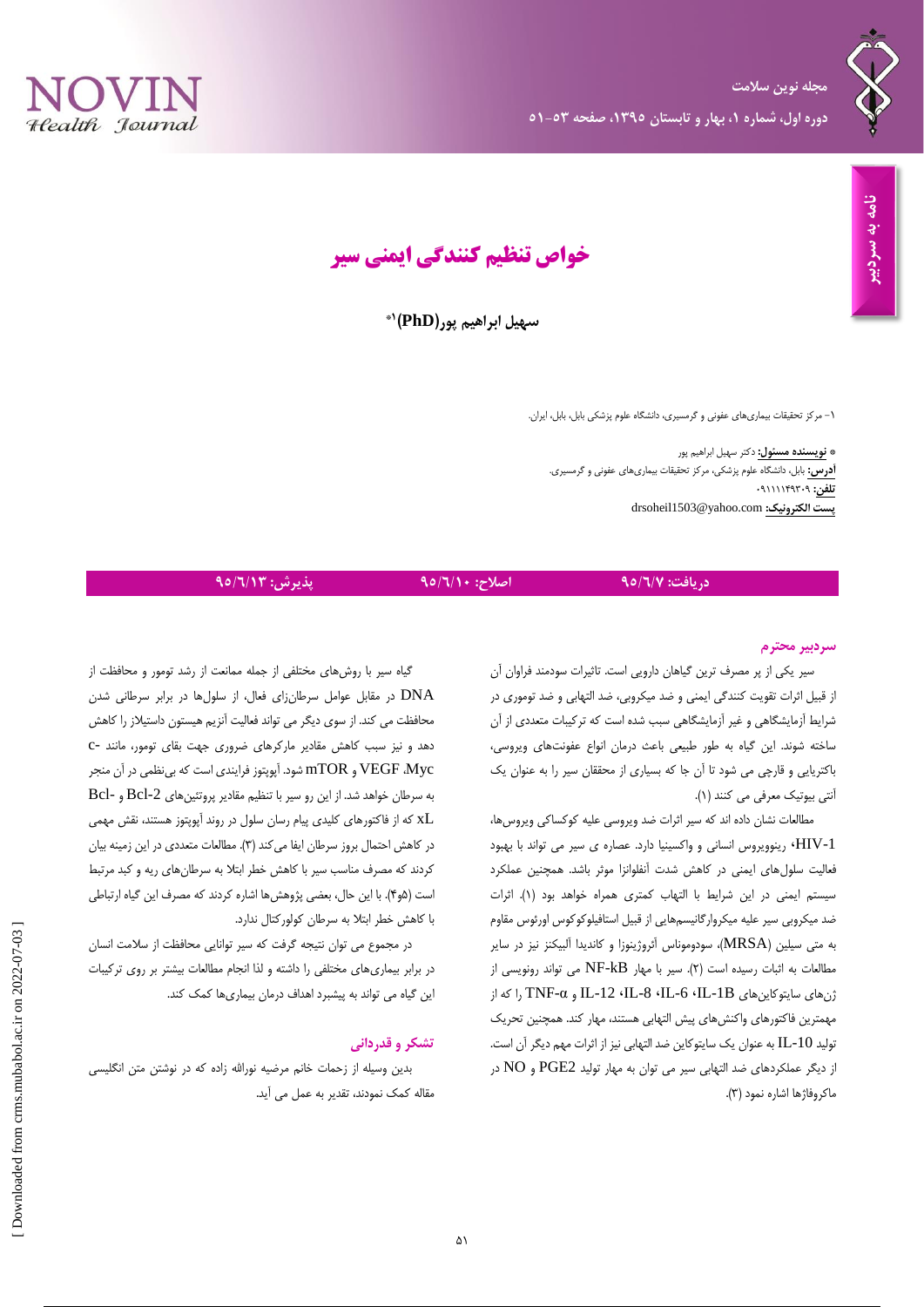# NHJ

# **References**

- 1. Percival SS. Aged Garlic Extract Modifies Human Immunity. J Nutr. 2016;146(2):433S-436S.
- 2. Li G, Ma X, Deng L, Zhao X, Wei Y, Gao Z, et al. Fresh garlic extract enhances the antimicrobial activities of antibiotics on resistant strains in vitro. Jundishapur J Microbiol. 2015;8(5):e14814.
- 3. Pandrangi A. Cancer Chemoprevention by Garlic A Review. Hereditary Genet. 2015;4(2).
- 4. Myneni AA, Chang SC, Niu R, Liu L, Swanson MK, Li J, et al. Raw Garlic Consumption and Lung Cancer in a Chinese Population. Cancer Epidemiol Biomarkers Prev. 2016;25(4):624-33.
- 5. Ebrahimpour S, Tabari MA, Youssefi MR, Aghajanzadeh H, Behzadi MY. Synergistic effect of aged garlic extract and naltrexone on improving immune responses to experimentally induced fibrosarcoma tumor in BALB/c mice. Pharmacognosy Res. 2013;5(3):189-94.